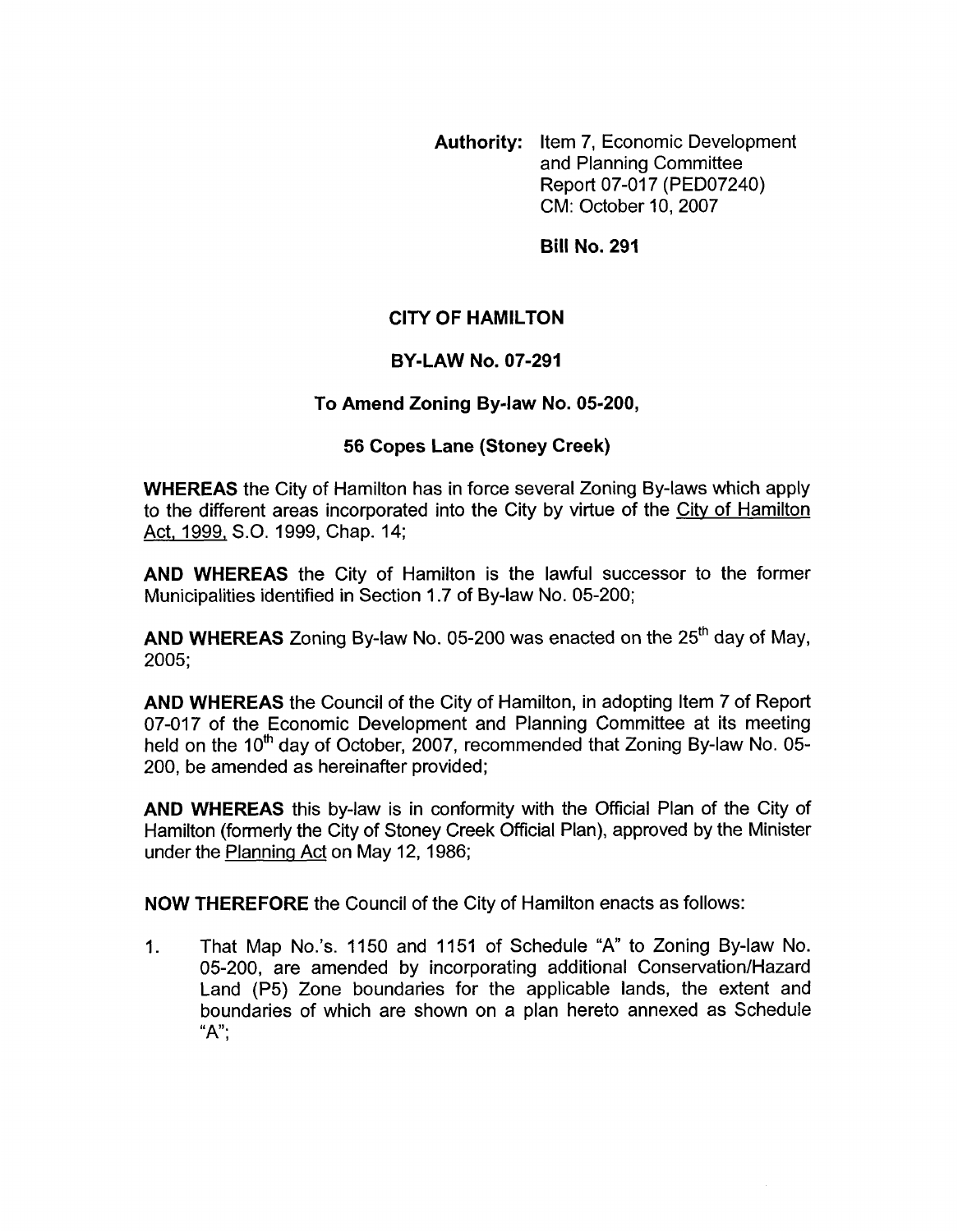Amendment to Zoning By-law No. 05-200 respecting 56 Copes Lane (Stoney Creek) Page 2 of 3

The Clerk is hereby authorized and directed to proceed with the giving of notice of the passing of this By-law, in accordance with the Planning Act. 2.

PASSED and ENACTED this 10<sup>th</sup> day of October, 2007.

 $Q$   $Q$   $C$ 

Fred Eisenberger Mayor

Rose Caterini Acting City Clerk

ZAC-06-104